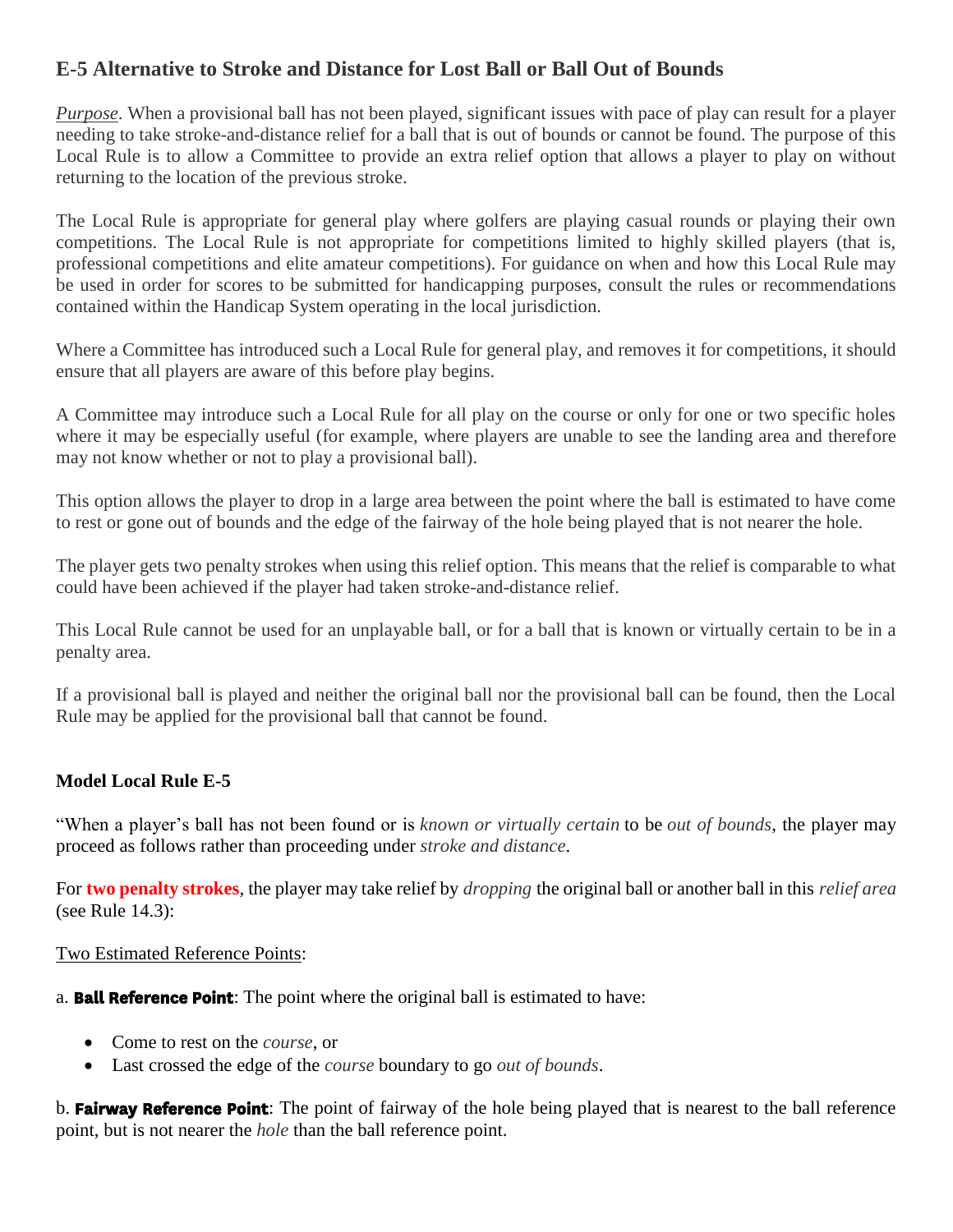For purposes of this Local Rule, "fairway" means any area of grass in the *[general area](http://www.usga.org/content/usga/home-page/rules/rules-2019/committee-procedures/definitions.html#general%20area)* that is cut to fairway height or less.

If a ball is estimated to be *[lost](http://www.usga.org/content/usga/home-page/rules/rules-2019/committee-procedures/definitions.html#lost)* on the *[course](http://www.usga.org/content/usga/home-page/rules/rules-2019/committee-procedures/definitions.html#course)* or last crossed the edge of the *[course](http://www.usga.org/content/usga/home-page/rules/rules-2019/committee-procedures/definitions.html#course)* boundary short of the fairway, the fairway reference point may be a grass path or a teeing ground for the hole being played cut to fairway height or less.

Size of Relief Area Based on Reference Points: Anywhere between:

- A line from the *[hole](http://www.usga.org/content/usga/home-page/rules/rules-2019/committee-procedures/definitions.html#hole)* through the ball reference point (and within two *[club-lengths](http://www.usga.org/content/usga/home-page/rules/rules-2019/committee-procedures/definitions.html#club-lengths)* to the outside of that line), and
- A line from the *[hole](http://www.usga.org/content/usga/home-page/rules/rules-2019/committee-procedures/definitions.html#hole)* through the fairway reference point (and within two *[club-lengths](http://www.usga.org/content/usga/home-page/rules/rules-2019/committee-procedures/definitions.html#club-lengths)* to the fairway side of that line).

**But** with these limits:

Limits on Location of Relief Area:

- Must be in the *[general area](http://www.usga.org/content/usga/home-page/rules/rules-2019/committee-procedures/definitions.html#general%20area)*, and
- Must not be nearer the *[hole](http://www.usga.org/content/usga/home-page/rules/rules-2019/committee-procedures/definitions.html#hole)* than the ball reference point.

Once the player puts a ball *[in play](http://www.usga.org/content/usga/home-page/rules/rules-2019/committee-procedures/definitions.html#in%20play)* under this Local Rule:

- The original ball that was *[lost](http://www.usga.org/content/usga/home-page/rules/rules-2019/committee-procedures/definitions.html#lost)* or *[out of bounds](http://www.usga.org/content/usga/home-page/rules/rules-2019/committee-procedures/definitions.html#out%20of%20bounds)* is no longer *[in play](http://www.usga.org/content/usga/home-page/rules/rules-2019/committee-procedures/definitions.html#in%20play)* and must not be played.
- This is true even if the ball is found on the *[course](http://www.usga.org/content/usga/home-page/rules/rules-2019/committee-procedures/definitions.html#course)* before the end of the three-minute search time (see [Rule](http://www.usga.org/content/usga/home-page/rules/rules-2019/rules-of-golf/rule-6.html#Rule%206.3b)  [6.3b\)](http://www.usga.org/content/usga/home-page/rules/rules-2019/rules-of-golf/rule-6.html#Rule%206.3b).

**But** the player may not use this option to take relief for the original ball when:

- That ball is *[known or virtually certain](http://www.usga.org/content/usga/home-page/rules/rules-2019/committee-procedures/definitions.html#known%20or%20virtually%20certain)* to have come to rest in a *[penalty area](http://www.usga.org/content/usga/home-page/rules/rules-2019/committee-procedures/definitions.html#penalty%20area)*, or
- The player has played another ball provisionally under penalty of *[stroke and distance](http://www.usga.org/content/usga/home-page/rules/rules-2019/committee-procedures/definitions.html#stroke%20and%20distance)* (see [Rule 18.3\)](http://www.usga.org/content/usga/home-page/rules/rules-2019/rules-of-golf/rule-18.html#Rule%2018.3).

A player may use this option to take relief for a provisional ball that has not been found or is known or virtually certain to be out of bounds.

**Penalty for Playing Ball from a Wrong Place in Breach of Local Rule:** *[General Penalty](http://www.usga.org/content/usga/home-page/rules/rules-2019/committee-procedures/definitions.html#general%20penalty)* **Under [Rule 14.7a.](http://www.usga.org/content/usga/home-page/rules/rules-2019/rules-of-golf/rule-14.html#Rule%2014.7a)**"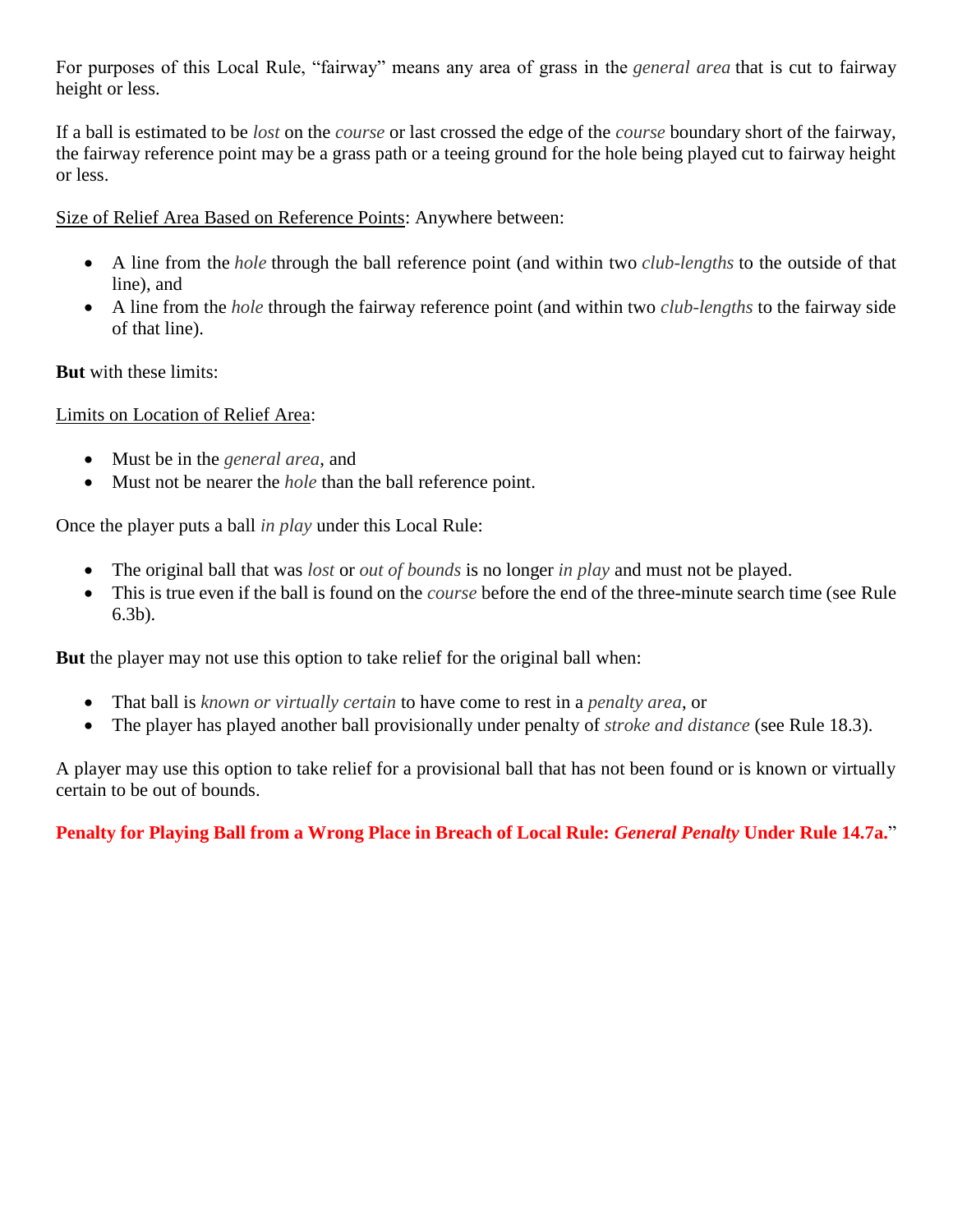# **MLR E-5 DIAGRAM 1: BALL NOT FOUND**



When a player's ball has not been found, the player may take stroke-and-distance relief, or when Model Local Rule E-5 is introduced, the player has the additional option to drop a ball in and play from the relief area described below for two penalty strokes:

| <b>Reference Points</b>                                                                                                                                                                                                                                                                                                                                | <b>Size of Relief Area</b>                                                                                                                                                                                                                                                                                                       | <b>Limits on Relief Area</b>                                                                                                   |  |
|--------------------------------------------------------------------------------------------------------------------------------------------------------------------------------------------------------------------------------------------------------------------------------------------------------------------------------------------------------|----------------------------------------------------------------------------------------------------------------------------------------------------------------------------------------------------------------------------------------------------------------------------------------------------------------------------------|--------------------------------------------------------------------------------------------------------------------------------|--|
| A. Ball Reference Point:<br>The point where the original<br>ball is estimated to have<br>come to rest on the course<br>(point A)<br><b>B. Fairway Reference Point:</b><br>The point of fairway of the<br>hole being played (point B)<br>that is nearest to the ball<br>reference point, but is not<br>nearer the hole than the ball<br>reference point | Anywhere between:<br>• A line from the hole<br>through the ball<br>reference point (point<br>A) (and within two<br>club-lengths to the<br>outside of that line),<br>and<br>• A line from the hole<br>through the fairway<br>reference point (point<br>B) (and within two<br>club-lengths to the<br>fairway side of that<br>line) | The relief area:<br>• Must not be nearer<br>the hole than the ball<br>reference point, and<br>• Must be in the<br>general area |  |
| Dlaver Notes                                                                                                                                                                                                                                                                                                                                           |                                                                                                                                                                                                                                                                                                                                  |                                                                                                                                |  |

## **Player Notes:**

As the relief area is likely to be very large, the ball could roll a considerable distance from the spot where it first strikes the ground and not need to be dropped again.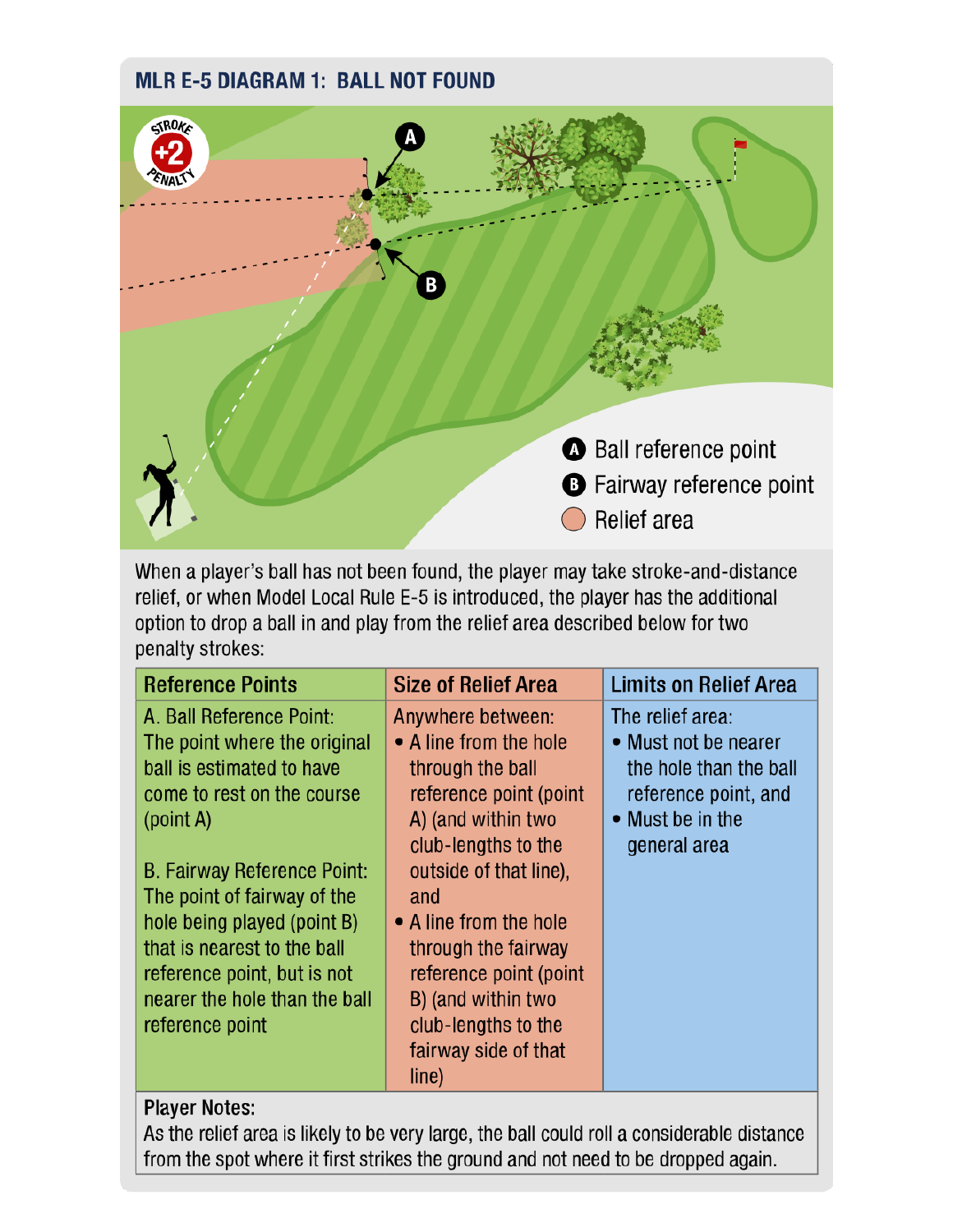# **MLR E-5 DIAGRAM 2: BALL OUT OF BOUNDS**



When a player's ball is known or virtually certain to be out of bounds, the player may take stroke-and-distance relief, or when Model Local Rule E-5 is introduced, the player has the additional option to drop a ball in and play from the relief area described below for two penalty strokes:

| <b>Reference Point</b>             | <b>Size of Relief Area</b> | <b>Limits on Relief Area</b> |
|------------------------------------|----------------------------|------------------------------|
| A. Ball Reference Point:           | Anywhere between:          | The relief area:             |
| The point where the                | • A line from the hole     | • Must not be nearer         |
| original ball is estimated to      | through the ball           | the hole than the ball       |
| have last crossed the edge         | reference point (point     | reference point, and         |
| of the course boundary to          | A) (and within two club-   | • Must be in the             |
| go out of bounds (point A)         | lengths to the outside of  | general area                 |
|                                    | that line but still on the |                              |
| <b>B. Fairway Reference Point:</b> | course), and               |                              |
| The point of fairway of the        | • A line from the hole     |                              |
| hole being played (point B)        | through the fairway        |                              |
| that is nearest to the ball        | reference point (point B)  |                              |
| reference point, but is not        | (and within two            |                              |
| nearer the hole than the           | club-lengths to the        |                              |
| ball reference point               | fairway side of that line) |                              |

## **Player Notes:**

As the relief area is likely to be very large, the ball could roll a considerable distance from the spot where it first strikes the ground and not need to be dropped again.